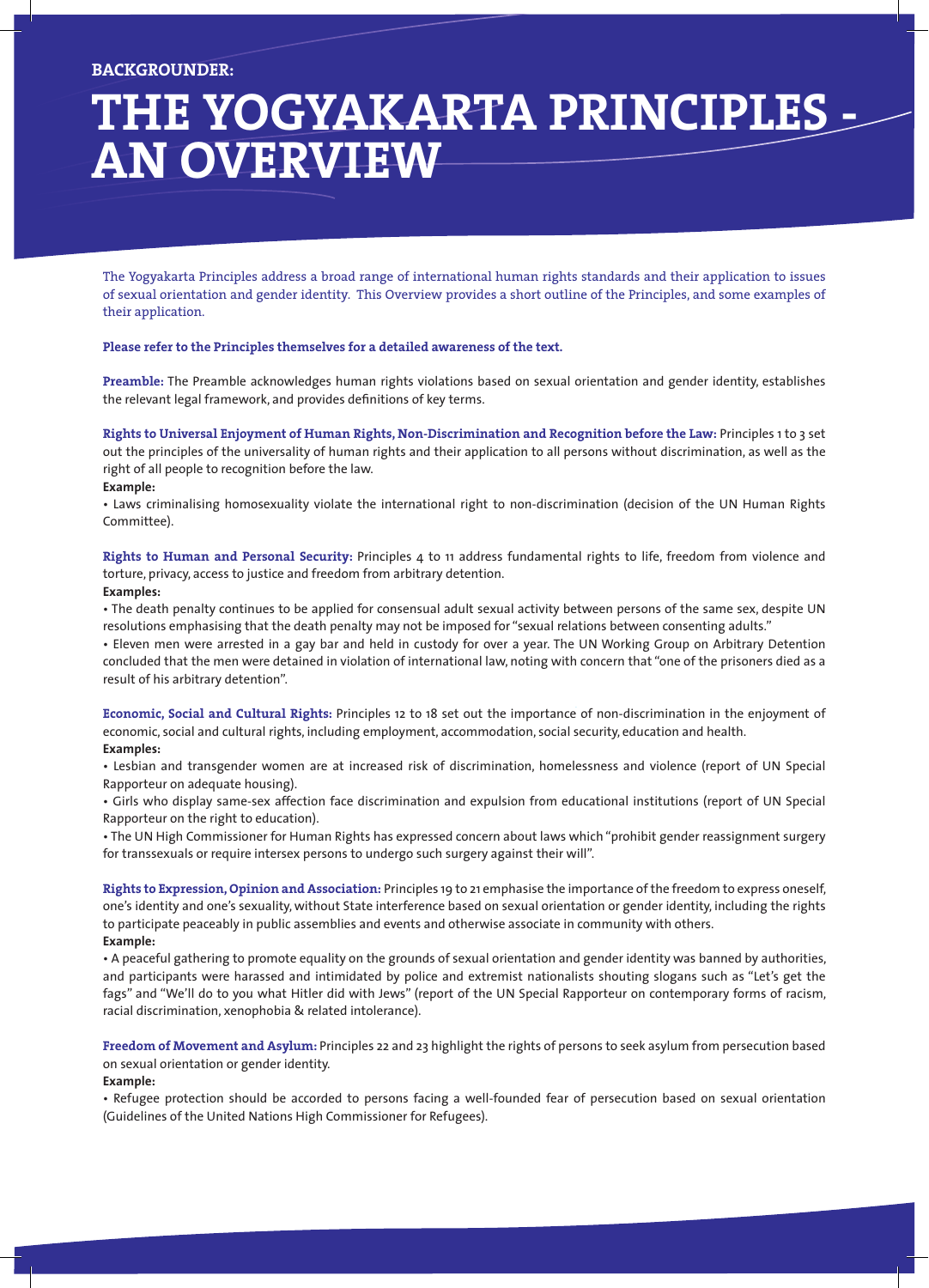**Rights of Participation in Cultural and Family Life:** Principles 24 to 26 address the rights of persons to participate in family life, public affairs and the cultural life of their community, without discrimination based on sexual orientation or gender identity. **Example:** 

• States have an obligation not to discriminate between different-sex and same-sex relationships in allocating partnership benefits such as survivors' pensions (decision of the UN Human Rights Committee).

**Rights of Human Rights Defenders:** Principle 27 recognises the right to defend and promote human rights without discrimination based on sexual orientation and gender identity, and the obligation of States to ensure the protection of human rights defenders working in these areas.

### **Example:**

• Human rights defenders working on sexual orientation and gender identity issues in countries and regions around the world "have been threatened, had their houses and offices raided, they have been attacked, tortured, sexually abused, tormented by regular death threats and even killed. A major concern in this regard is an almost complete lack of seriousness with which such cases are treated by the concerned authorities." (report of the Special Representative of the UN Secretary-General on Human Rights Defenders).

**Rights of Redress and Accountability:** Principles 28 and 29 affirm the importance of holding rights violators accountable, and ensuring appropriate redress for those who face rights violations.

## **Example:**

• The UN High Commissioner for Human Rights has expressed concern about "impunity for crimes of violence against LGBT persons" and "the responsibility of the State to extend effective protection." The High Commissioner notes that "excluding LGBT individuals from these protections clearly violates international human rights law as well as the common standards of humanity that define us all."

**Additional Recommendations:** The Principles set out 16 additional recommendations to national human rights institutions, professional bodies, funders, NGOs, the High Commissioner for Human Rights, UN agencies, treaty bodies, Special Procedures, and others.

### **Example:**

• The Principles conclude by recognising the responsibility of a range of actors to promote and protect human rights and to integrate these standards into their work. A joint statement delivered at the UN Human Rights Council by 54 States from four of the five UN regions on 1 December 2006, for example, urges the Human Rights Council to "pay due attention to human rights violations based on sexual orientation and gender identity" and commends the work of civil society in this area, and calls upon "all Special Procedures and treaty bodies to continue to integrate consideration of human rights violations based on sexual orientation and gender identity within their relevant mandates." As this statement recognises, and the Yogyakarta Principles affirm, effective human rights protection truly is the responsibility of all.